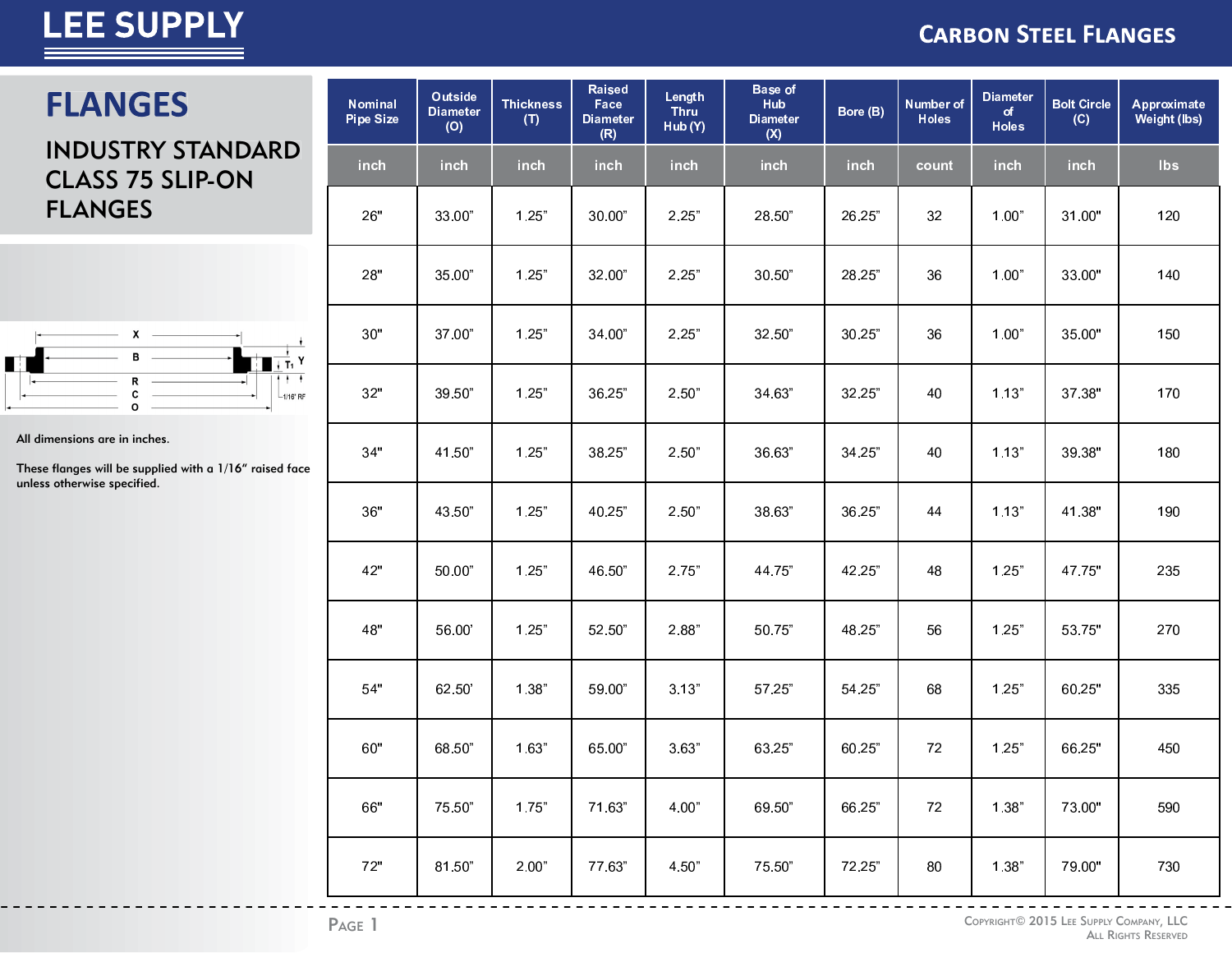### **CARBON STEEL FLANGES**

### **FLANGES**

### INDUSTRY STANDARD CLASS 75 WELDING NECK FLANGES



All dimensions are in inches.

These flanges will be supplied with a 1/16" raised face unless otherwise specified.

Flat face option available

| <b>Nominal</b><br><b>Pipe Size</b> | Outside<br><b>Diameter</b><br>(O) | <b>Thickness</b><br>(T) | <b>Raised</b><br>Face<br><b>Diameter</b><br>(R) | Length<br>Thru<br>Hub (Y) | <b>Base of</b><br>Hub<br><b>Diameter</b><br>(X) | <b>Diameter</b><br>of Hub at<br><b>Bevel</b> | <b>Diameter</b><br>of Hub at<br>Bevel (A) | Bore (B)                     | Approximate<br><b>Weight (lbs)</b> | <b>Bolt</b><br><b>Circle</b><br>(C) | <b>Number</b><br>of<br><b>Holes</b> | <b>Diameter</b><br>of<br><b>Holes</b> |
|------------------------------------|-----------------------------------|-------------------------|-------------------------------------------------|---------------------------|-------------------------------------------------|----------------------------------------------|-------------------------------------------|------------------------------|------------------------------------|-------------------------------------|-------------------------------------|---------------------------------------|
| inch                               | inch                              | inch                    | inch                                            | inch                      | inch                                            | inch                                         | inch                                      | inch                         | <b>lbs</b>                         | inch                                | count                               | inch                                  |
| 26"                                | 31.50"                            | 1.25"                   | 28.63"                                          | 3.00"                     | 27.13"                                          | 26"                                          | 26"                                       | Specified<br>by<br>purchaser | 98                                 | 29.63"                              | 32                                  | 1.00"                                 |
| 28"                                | 33.50"                            | 1.25"                   | 30.63"                                          | 3.00"                     | 29.13"                                          | 28"                                          | 28"                                       | Specified<br>by<br>purchaser | 105                                | 31.63"                              | 36                                  | 1.00"                                 |
| 30"                                | 35.50"                            | 1.25"                   | 32.63"                                          | 3.00"                     | 31.13"                                          | 30"                                          | 30"                                       | Specified<br>by<br>purchaser | 110                                | 33.63"                              | 36                                  | 1.00"                                 |
| 32"                                | 38.25"                            | 1.25"                   | 35.00"                                          | 3.25"                     | 33.38"                                          | 32"                                          | 32"                                       | Specified<br>by<br>purchaser | 140                                | 36.13"                              | 36                                  | 1.13"                                 |
| 34"                                | 40.25"                            | 1.25"                   | 37.00"                                          | 3.25"                     | 35.38"                                          | 34"                                          | 34"                                       | Specified<br>by<br>purchaser | 150                                | 38.13"                              | 40                                  | 1.13"                                 |
| 36"                                | 42.25"                            | 1.25"                   | 39.00"                                          | 3.25"                     | 37.38"                                          | 36"                                          | 36"                                       | Specified<br>by<br>purchaser | 160                                | 40.13"                              | 40                                  | 1.13"                                 |
| 42"                                | 49.00"                            | 1.25"                   | 45.50"                                          | 3.50"                     | 43.75"                                          | 42"                                          | 42"                                       | Specified<br>by<br>purchaser | 210                                | 46.75"                              | 48                                  | 1.25"                                 |
| 48"                                | 55.00"                            | 1.25"                   | 51.50"                                          | 3.75"                     | 49.75"                                          | 48"                                          | 48"                                       | Specified<br>by<br>purchaser | 240                                | 52.75"                              | 52                                  | 1.25"                                 |
| 54"                                | 61.25"                            | 1.38"                   | 57.75"                                          | 4.00"                     | 56.00"                                          | 54"                                          | 54"                                       | Specified<br>by<br>purchaser | 310                                | 59.00"                              | 64                                  | 1.25"                                 |
| 60"                                | 67.25"                            | 1.63"                   | 63.75"                                          | 4.38"                     | 62.00"                                          | 60"                                          | 60"                                       | Specified<br>by<br>purchaser | 400                                | 65.00"                              | 72                                  | 1.25"                                 |
| 66"                                | 74.00"                            | 1.88"                   | 70.13"                                          | 4.88"                     | 68.00"                                          | 66"                                          | 66"                                       | Specified<br>by<br>purchaser | 560                                | 71.50"                              | 72                                  | 1.38"                                 |
| 72"                                | 80.00"                            | 2.25"                   | 76.13"                                          | 5.25"                     | 74.00"                                          | 72"                                          | 72"                                       | Specified<br>by<br>purchaser | 700                                | 77.50"                              | 80                                  | 1.38"                                 |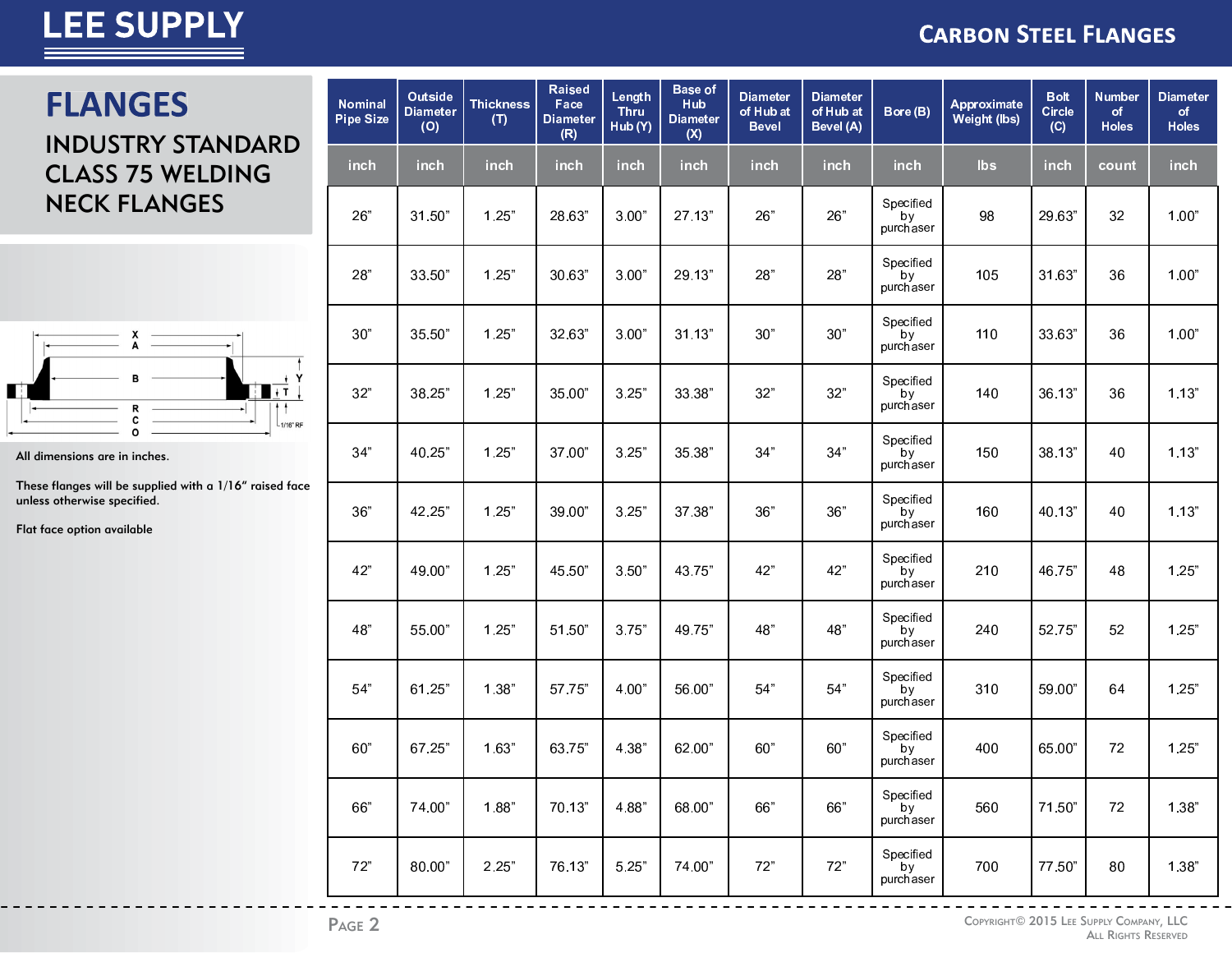#### **CARBON STEEL FLANGES**

### **FLANGES INDUSTRY STANDARD CLASS 75 MATCHING BLIND FLANGES (TO MATCH WELDING NECK)**



All dimensions are in inches.

These flanges will be supplied with a 1/16" raised face unless otherwise specified.

Flat face option available

| <b>Nominal Pipe</b><br><b>Size</b> | Outside<br>Thickness (T)<br>Diameter (O) |       | <b>Raised Face</b><br>Diameter (R) | Approximate<br><b>Weight (lbs)</b> | <b>Bolt Circle</b><br>(C) | <b>Number of</b><br><b>Holes</b> | Diameter of<br><b>Holes</b> |
|------------------------------------|------------------------------------------|-------|------------------------------------|------------------------------------|---------------------------|----------------------------------|-----------------------------|
| inch                               | <b>inch</b>                              | inch  | inch                               | <b>Ibs</b>                         | inch                      | count                            | inch                        |
| 26"                                | 31.50"                                   | 1.25" | 28.63"                             | 265                                | 29.63"                    | 32                               | 1.00"                       |
| 28"                                | 33.50"                                   | 1.25" | 30.63"                             | 300                                | 31.63"                    | 36                               | 1.00"                       |
| 30"                                | 35.50"                                   | 1.38" | 32.63"                             | 370                                | 33.63"                    | 36                               | 1.00"                       |
| 32"                                | 38.25"                                   | 1.50" | 35.00"                             | 470                                | 36.13"                    | 36                               | 1.13"                       |
| 34"                                | 40.25"                                   | 1.50" | 37.00"                             | 520                                | 38.13"                    | 40                               | 1.13"                       |
| 36"                                | 42.25"                                   | 1.63" | 39.00"                             | 620                                | 40.13"                    | 40                               | 1.13"                       |
| 42"                                | 49.00"                                   | 1.88" | 45.50"                             | 970                                | 46.75"                    | 48                               | 1.25"                       |
| 48"                                | 55.00"                                   | 2.13" | 51.50"                             | 1375                               | 52.75"                    | 52                               | 1.25"                       |
| 54"                                | 61.25"                                   | 2.38" | 57.75"                             | 1925                               | 59.00"                    | 64                               | 1.25"                       |
| 60"                                | 67.25"                                   | 2.63" | 63.75"                             | 2575                               | 65.00"                    | 72                               | 1.25"                       |
| 66"                                | 74.00"                                   | 2.88" | 70.13"                             | 3400                               | 71.50"                    | $72\,$                           | 1.38"                       |
| $72"$                              | 80.00"                                   | 3.13" | 76.13"                             | 4350                               | 77.50"                    | 80                               | 1.38"                       |